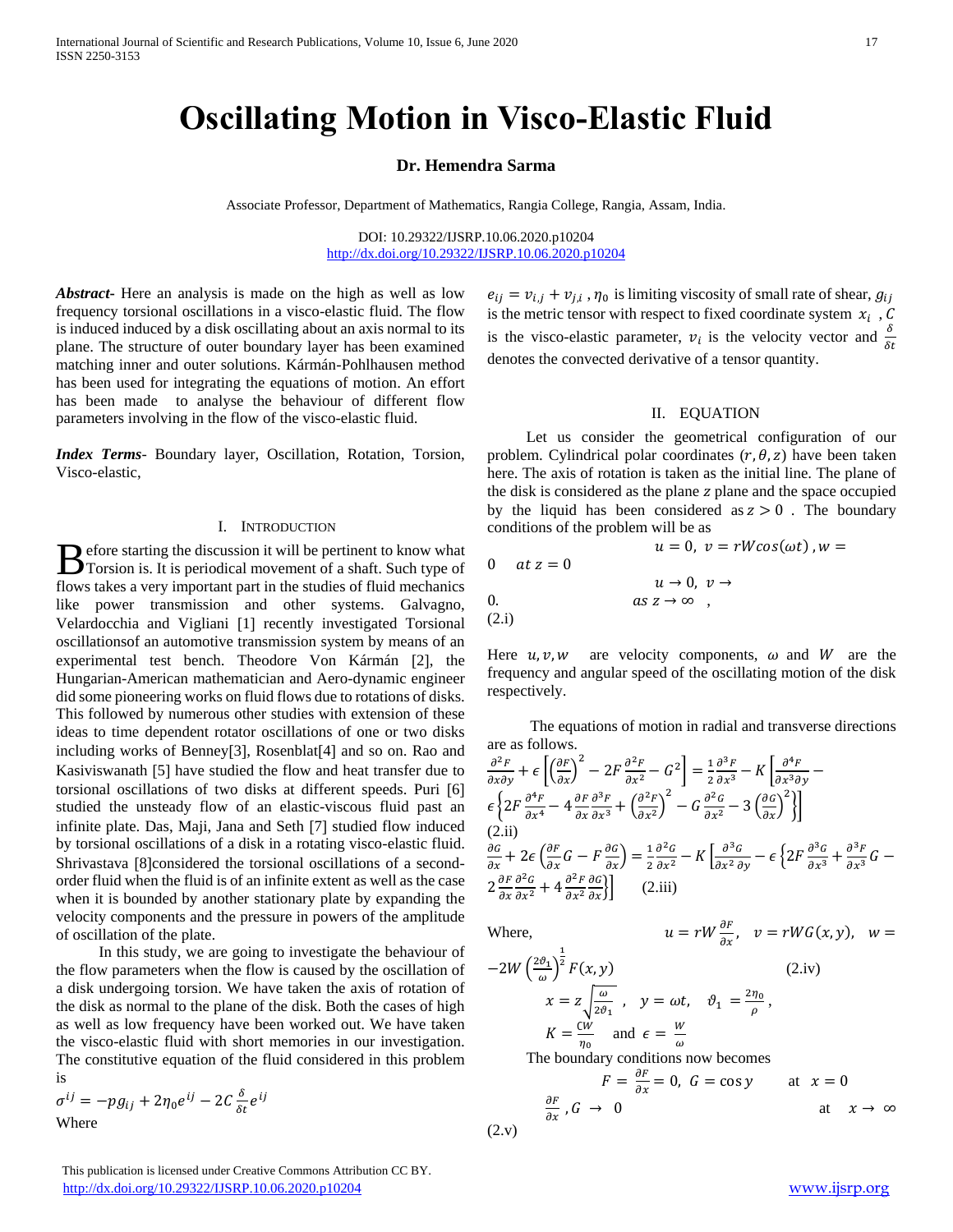International Journal of Scientific and Research Publications, Volume 10, Issue 6, June 2020 18 ISSN 2250-3153

## III. SOLUTION

Let us consider the high frequency case i.e.  $\epsilon \ll 1$ . We substitute the following series

$$
F(x, y) = \sum_{i=0}^{\infty} \epsilon^{i} F_{i}(x, y)
$$
  
(3.i)  

$$
G(x, y) = \sum_{i=0}^{\infty} \epsilon^{i} G_{i}(x, y)
$$
  
(3.ii)  
into the equations (2.ii) and (2.iii).

Equating the coefficients of like powers of  $\epsilon$ , we obtain the following partial differential equations

$$
F_{0xy} = \frac{1}{2} F_{0xxx} - K F_{0xxxx}
$$
  
(3.iii)

$$
F_{1xy} + (F_{0x})^2 - 2F_0 F_{0xx} - G_0^2 = \frac{1}{2} F_{1xxx} - K \Big[ F_{1xxxx} - 2F_0 F_{0xxxx} - (F_{0xx})^2 \Big] + 4F_{0x} F_{0xxx} + G_0 G_{0xx} + 3 (G_{0x})^2
$$
  
(3.iv)

etc.

 $G_{0y} = \frac{1}{2}$  $\frac{1}{2} G_{0xx} - K G_{0xxy}$ (3.v)

$$
G_{1y} + 2 [F_{0x} G_0 - F_0 G_{0x}] = \frac{1}{2} G_{1xx} - K [G_{1xxy} - 2F_0 G_{0xx} + F_0 G_{0xx} - 4F_{0xx} G_{0x}],
$$

(3.vi) etc.

In view of the substitutions  $(3.i)$  and  $(3.ii)$ , the boundary conditions (2.v) take the suitable form as  $F_i = F_{i_x} = 0$ ,  $G_0 = \cos y$ ,  $G_{i+1} = 0$  at  $x = 0$ , for  $i =$ 

 $0,1,2,...$  $F_{i_x} \to 0$ ,  $G_i \to 0$  as  $\to \infty$ , for  $i = 0,1,2,...$  (3.vii)

Solutions of the equations  $(3.iii)$  to  $(3.vi)$  have been obtained subject to the boundary conditions (3.vii) as

$$
F_0(x, y) = 0
$$
  
(3. viii)  

$$
G_0(x, y) = e^{-Py} \cos(x - Qy)
$$
  
(3.ix)  

$$
F_1(x, y) = \frac{1}{4P^2} \{1 - 2K(2P^2 + Q^2)\} \left[y + \frac{1}{2P}(e^{-2Py} - 1)\right] +
$$
  

$$
J(y)e^{2ix}
$$
  
(3. x)  

$$
G_1(x, y) = 0
$$
  
(3. xi)

where the fluctuating part 
$$
J(y)
$$
 of  $F_1$  is given by  
\n
$$
J(y) = \left[2(m + in)\sqrt{1 + 16K^2}\left\{4K(m + in)^2 - 1\right\}/(q + is)\right] \left[1 - e^{\frac{-(q + is)y}{\sqrt{1 + 16K^2}}}\right] - \left[\left\{4K(m + in)^2 - 1\right\}/8\left\{i(m + in) - (1 - 4iK)(m + in)^3\right\}\right] \left[1 - e^{-2(m + in)y}\right]
$$
\n(3.xii)  
\nwhere,

 This publication is licensed under Creative Commons Attribution CC BY. <http://dx.doi.org/10.29322/IJSRP.10.06.2020.p10204> [www.ijsrp.org](http://ijsrp.org/)

$$
m2, n2 = [\sqrt{1 + 4K2} \mp 2K]/(1 + 4K2)
$$
  
and  $q2, s2 = 2[\sqrt{1 + 16K2} \mp 4K]$ 

 Using of these solutions in the velocity components we can conclude that as  $F_0(x, y) = 0$ , the first order solution has no component of radial or axial velocity, only the transverse velocity given by

$$
v = rW \exp\left(-mz \sqrt{\frac{\omega}{2\vartheta_1}}\right) \cos\left\{\omega x - nz \sqrt{\frac{\omega}{2\vartheta_1}}\right\}
$$
  
(3.xiii)

,

 It may be noted that the steady part of the radial component of velocity persists outside a shear wave or inner boundary layer of thickness of order $\left(\frac{\vartheta_1}{m^2}\right)$  $\frac{\nu_1}{m^2\omega}$  $\frac{1}{2}$ . The axial velocity persists outside the region thereby conforming continuity. At the edge of the inner boundary layer, the steady parts of the velocity components  $u$  and w are

$$
u_s = r \epsilon W D \left[ 1 - \exp \left\{-2mz \sqrt{\frac{\omega}{2\theta_1}} \right\} \right]
$$
  
\n
$$
w_s = \frac{\epsilon w D}{4m^3} \sqrt{\frac{2\theta_1}{\omega}} \left[ 1 - mz \sqrt{\frac{2\omega}{\theta_1} - e^{-mz} \sqrt{\frac{\omega}{2\theta_1}}} \right]
$$
  
\n(3.xiv)

where 
$$
D = \frac{1}{4m^2} \{1 - 2K(2m^2 + n^2)\}
$$
 (3.xv)

 Let us study the structure of the outer boundary layer in detail. We are going to match inner and outer expansions. Since there is no oscillatory potential flow in the outer layer, the derivation of the equation is quite obvious. The terms in the inner boundary layer must match at each stage with that of the outer boundary layer. Thus in order to effect a match with inner solution of  $o(\epsilon)$ , the first term of the outer solution for  $u_s$  is taken as of  $(\epsilon)$ . Thus for studying the flow in outer layer we write  $F(y) = R(\zeta)$ ,  $G(y) = S(\zeta)$ ,  $y = \epsilon^{-1}\zeta$ (3.xvi)

 The transformation expresses the fact that the thickness of the outer layer is of order  $\epsilon^{-1}$  times that of the inner. Clearly  $S =$ 0 and the equation for  $R$  will be

$$
R^{///} = 2\left(R^{/2} - 2RR^{//}\right) + K_1\left(4R^/R^{//} - 2RR^{iv} - R^{//^2}\right)
$$
  
(3.xvii)

with  $R'(\infty) = 0$  as evident from the condition that outer solution matches with inner solution as  $y \to \infty$ .

Here  $K_1 = K\epsilon^2$  and the prime denotes differentiation with respect to  $\zeta$ .

With the help of  $(3.xiv)$  and  $(3.xvi)$  and using the velocity components we deduce that  $R \to D\zeta$  as  $\to 0$ . Thus

$$
R(0) = 0, R'(0) = D
$$
  
(3.xviii)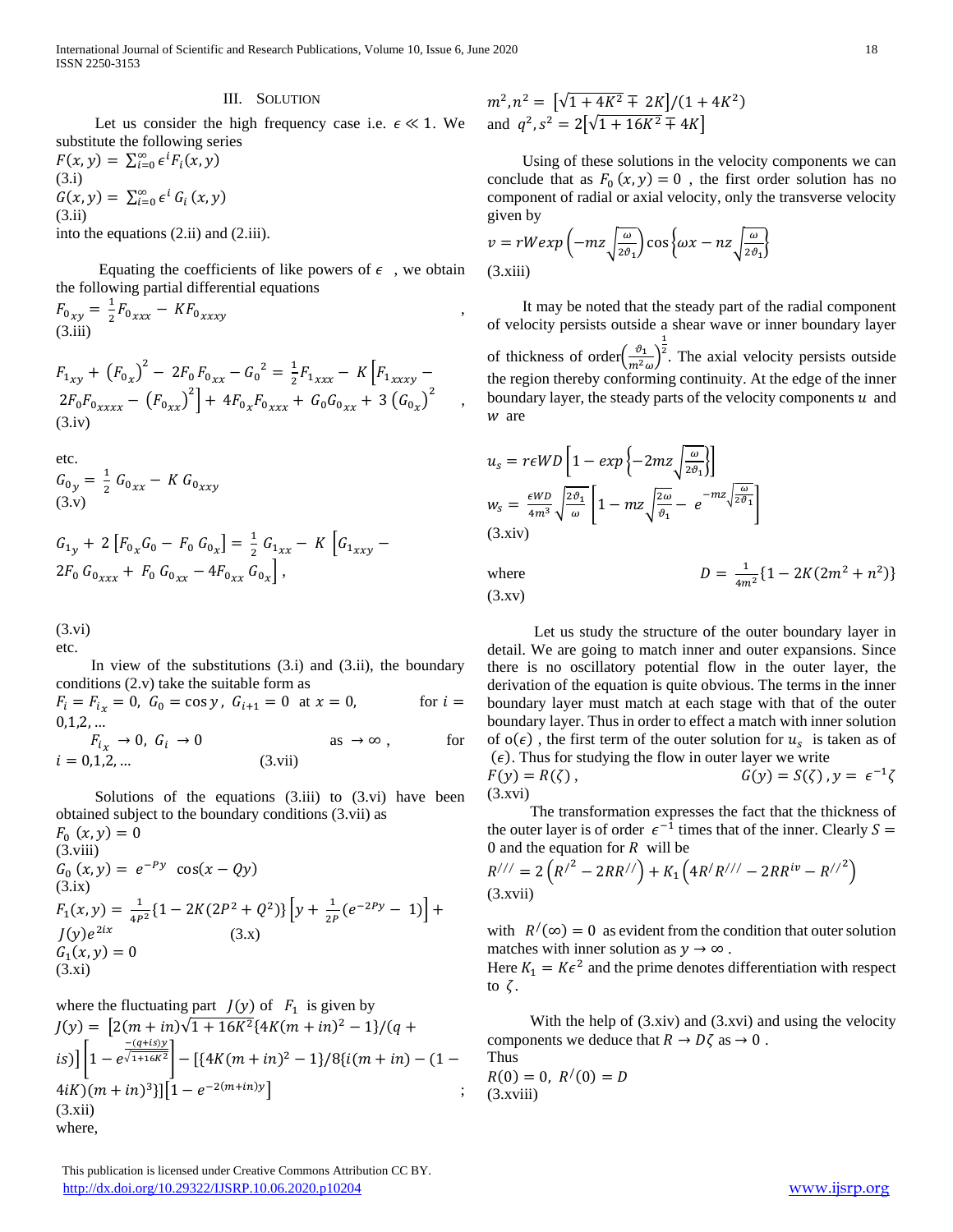International Journal of Scientific and Research Publications, Volume 10, Issue 6, June 2020 19 ISSN 2250-3153

 Let us solve the equation (3.xvii) by Kármán-Pohlhausen method. We introduce

 $\zeta = \delta \xi$ ,  $R = \delta S$ (3.xix)

Here  $\delta$  is the non-dimensional boundary layer thickness of the outer boundary layer. With trhis substitution, equation (3.xvii) takes the form

$$
S^{//} = 2(S^{2} - 2SS^{//}) + K_{1} (4S^{2}/S^{//} - 2SS^{iv} - S^{//}^{2})
$$
\n(3.xx)

Where differentiation is with respect to  $\xi$ .

Considering the smoothness of the solution over outer boundary layer edge, we assume the form

 $S^2 = D(1 + b\xi)(1 - \xi)^4$ 

(3.xxi)

where b is a constant to be determined. To determine b and  $\delta$ we have momentum integral equation as

$$
-S^{//}(0) = 6\delta^2 \int_0^1 S^{2/d} \xi + K_1 \left[ 6a^2(4-b) - 7 \int_0^1 S^{2/d} \xi \right]
$$
  
(3.xxii)

The condition that equation (3.xx) is satisfied as  $\xi \to 0$  is found as

$$
S^{///}(0) = 2\delta^2 S'(o)^2 + K_1[4S'(0)S^{///}(0) - S^{//}(0)^2]
$$
  
(3.xxiii)

**Low Frequency Case** ( $\epsilon \gg 1$ )

Following Riley, let us substitute

$$
F(x,y) = \left|\frac{\cos y}{2\epsilon}\right|^{\frac{1}{2}} u(z,y)
$$
\n
$$
(3.xxiv)
$$

 $G(x, y) = \cos y \, v(z, y)$  (3.xxv) where  $z = |2\epsilon \cos y|^{\frac{1}{2}}x$ , and expand u and v as  $u = u_0(Z) + \epsilon^{-1} \frac{\tan y}{\cos y}$  $\frac{\tan y}{\left|\cos y\right|}u_1(Z) + o(\epsilon^{-2}),$  $v = v_0(Z) + \epsilon^{-1} \frac{\tan y}{\cos y}$  $\frac{\tan y}{|\cos y|}v_1(Z) + o(\epsilon^{-2})$ (3.xxvi)

 We substitute (3.xxiv) and (3.xxv) in equations (2.ii) and (2.iii). Equating the coefficients of powers of  $\epsilon^{-1}$ , we obtain the set of equations as

$$
u_0^{///} + (2u_0u_0^{//} - u_0^{/2} + v_0^{/2}) = K_1(2v_0v_0^{//} - 4u_0u_0^{iv})
$$
  
(3.xxvii)  

$$
v_0^{//} + 2(u_0v_0^{/} - u_0^{/}v_0) = -2K_1(2u_0v_0^{//} + u_0^{///}v_0 - 2u_0^{/}v_0^{//} + 4u_0^{//}v_0^{/})
$$
 (3.xxviii)  

$$
u_1^{//} + 2(u_0u_1^{//} - u_0^{/}u_1^{/} + u_0^{//}u_1 + v_0v_1)
$$
  

$$
= -(u_0^{/} + \frac{1}{2}xu_0^{//}) + K_1(4u_0^{//} + xu_0^{iv} + 4u_0u_1^{iv} + 4u_0^{iv}u_1 + 8u_0^{/}u_1^{//} + 8u_0^{//}u_1^{/} - 4u_0^{//}u_1^{/} + 2v_0^{//}v_1 + 2v_0v_1^{/}/)
$$
  
(3.xxix)  

$$
v_1^{//} + 2(u_0v_1^{/} - u_0^{/}v_1 + u_1v_0^{/} - u_1^{/}v_0)
$$
  

$$
= -(v_0 + \frac{1}{2}xv_0^{/}) - K_1(xv_0^{//} + 4u_0v_1^{//} + 4u_1v_0^{///} + 8u_1^{//}v_0^{/}/ + 8u_0^{//}v_1^{/})
$$
  
(3.xxx)  
where  $K_1 = |\epsilon \cos y|K$ .

 This publication is licensed under Creative Commons Attribution CC BY. <http://dx.doi.org/10.29322/IJSRP.10.06.2020.p10204> [www.ijsrp.org](http://ijsrp.org/)

With this the accompanying boundary conditions will be

$$
u_0 = u_0' = 0, v_0 = 1, u_1 = u_1' = v_1 = 0 \text{ at } x = 0
$$
  
\n
$$
u_0' \to 0, v_0 \to 0, u_1' \to 0, v_1 \to 0 \text{ at } x \to \infty
$$
  
\n(3.xxxi)

At this step, we use Kármán-Pohlhausen method with the transformations

$$
Z = \delta X, u_0 = \delta U_0, u_1 = \delta U_1
$$
  
This is subject to the following conditions  

$$
U_0 = U_0^{\prime} = 0, v_0 = 1, U_1 = U_1^{\prime} = v_1 = 0 \text{ at } x = 0
$$

$$
U_0^{\prime} \rightarrow 0, v_0 \rightarrow 0, U_1^{\prime} \rightarrow 0, v_1 \rightarrow 0 \text{ at } x \rightarrow \infty
$$

$$
(3.xxxii)
$$

In order to ensure the solutions within the boundary layer passes smoothly to that outside it, we consider the following additional boundary conditions.

$$
U_l^{//} = U_l^{//} = 0 = v_l^{/} = v_l^{//} (l = 0.1)
$$
 at  $X = 1$  (3.xxxiii)

Taking into consideration the above two sets of boundary conditions, let us assume the following forms

$$
U_0{}^/ = A_0 X (1 + B_0 X)(1 - X)^3 , \qquad v_0 = (1 + C_0 X)(1 - X)^3
$$
  
(3.xxxiv)  

$$
U_1{}^/ = A_1 X (1 + B_1 X)(1 - X)^3 , \qquad v_1 = C_1 X (1 + D_1 X)(1 - X)^3
$$
  
(3.xxxv)

 From the expression in (3.xxvi), we note that the solution as given by (3.xxiv), (3.xxv) and (3.xxvi) will not remain uniformly valid in the neighbourhood of a turning point of the disk where  $y = 0$  or  $(2n + 1)\frac{\pi}{2}$  $\frac{\pi}{2}$  for integer.

If we take  $y = (2n + 1)\frac{\pi}{2}$  $\frac{n}{2}$  + s, |s|  $\ll 1$  in the region, the expressions in (3.xxvi) take the forms

$$
u = u_0 - \frac{\epsilon^{-1}}{s|s|} u_1 + o(\epsilon^{-2}), \qquad v = v_0 - \frac{\epsilon^{-1}}{s|s|} v_1 + o(\epsilon^{-2})
$$
  
(3.xxxvi)

s|s| being as smaller as  $\epsilon^{-1}$ , this solution will clearly breakdown. Thus it may be comfortably concluded that  $|s| = o\left(\epsilon^{-\frac{1}{2}}\right)$  is the region of non-uniformity. In view of this (3.xxiv) and (3.xxv) suggest us the consideration of

$$
F = \epsilon^{-3/4} R, \ G = \epsilon^{-1/2} S, \ x = \epsilon^{-1/4} Z, \ s = \epsilon^{-1/2} \sigma
$$
  
(3.xxxvii)

Here the new variables introduced of  $o(1)$  in the region of uniformity.

#### IV. RESULTS AND DISCUSSION

 Using (3.xxi), (3.xxii) and (3.xxiii), we can determine the constants b and  $\delta$  for different values of  $K_1$ . We have calculated the values of, D,  $\delta$ ,  $R^{//}(0)$  for  $K_1 = 0, .002, .005$ . These values of the parameters for different values of visco-elastic parameter are given in the table-1. From the Table-1, we can conclude that absolute vale of  $R^{//}(0)$  decreases with the increase in the viscoelastic parameter  $K_1$ . The correctness of the calculations can be guessed by the fact that whereas the exact value of  $R^{//}(0)$  is -0.207 for Newtonian fluid i.e.  $K_1 = 0$  the same has been calculated  $as - 0.205$ .

 Let us consider again the inner solution. The term of order  $o(\varepsilon)$  in the substituted series (3.i) is given as

$$
F_2(x) = c_2 \t x^2 \t (3.xxiv)
$$